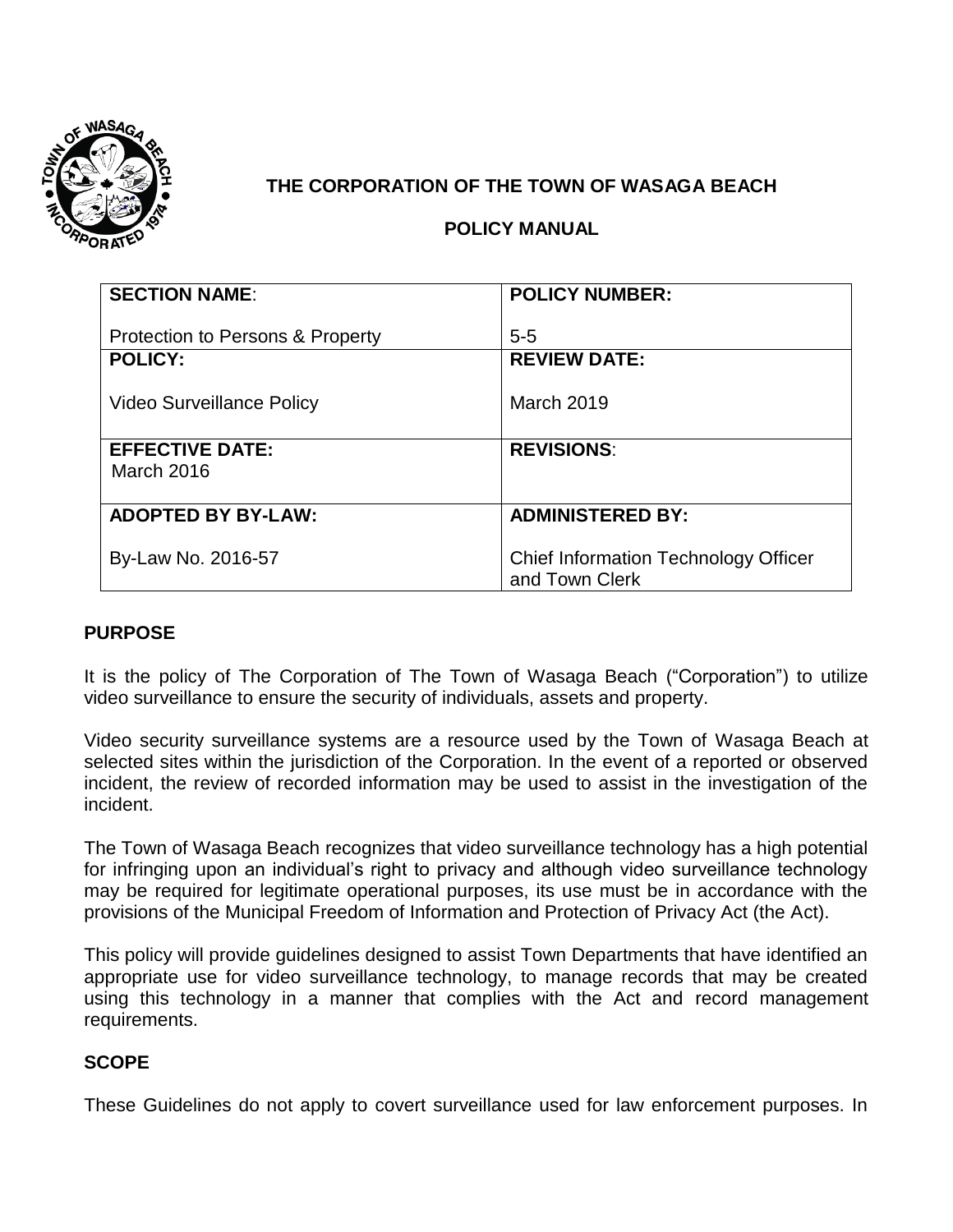those circumstances, either a statutory authority exists and/or the authority for the surveillance is lawfully obtained through a search warrant.

Covert surveillance is conducted through the use of hidden devices. If covert surveillance is not implemented pursuant to the conditions in the preceding paragraph, extra diligence in considering the use of this technology is required. However, covert surveillance is beyond the scope of this policy.

These Guidelines do not apply to videotaping or audiotaping of Town Council or Committee Meetings. In the event that taping of Council or Committee meetings occurs, disclosure must be made to the participants and attendees.

### **DEFINITIONS**

*Personal Information* is defined in Section 2 of the Municipal Freedom of Information and Protection of Privacy Act ("Act"), as recorded information about an identifiable individual, which includes, but is not limited to, information relating to an individual's race, colour, national or ethnic origin, sex and age. If a video surveillance system displays these characteristics of an identifiable individual or the activities in which he or she is engaged, its contents will be considered "personal information" under the *Act.* 

*Record* means any record of information, however recorded, whether in printed form, on film, by electronic means or otherwise, and includes: a photograph, a film, a microfilm, a videotape, a machine-readable record, and any record that is capable of being produced from a machinereadable record.

*Video Surveillance System* refers to a video, physical or other mechanical electronic or digital surveillance system or device that enables continuous or periodic video recording, observing or monitoring of personal information about individuals in open, public spaces (including streets, highways, parks).

*Reception Equipment* refers to the equipment or device used to receive or record the personal information collected through a video surveillance system, including a camera or video monitor or any other video, audio, physical or other mechanical, electronic or digital device.

*Storage Device* refers to a videotape, computer disk or drive, CD ROM, computer chip or other device used to store the recorded data or visual, audio or other images captured by a video surveillance system.

### **GUIDELINES**

The following guidelines are applicable to all Town Departments:

### **1) Designated Responsibilities**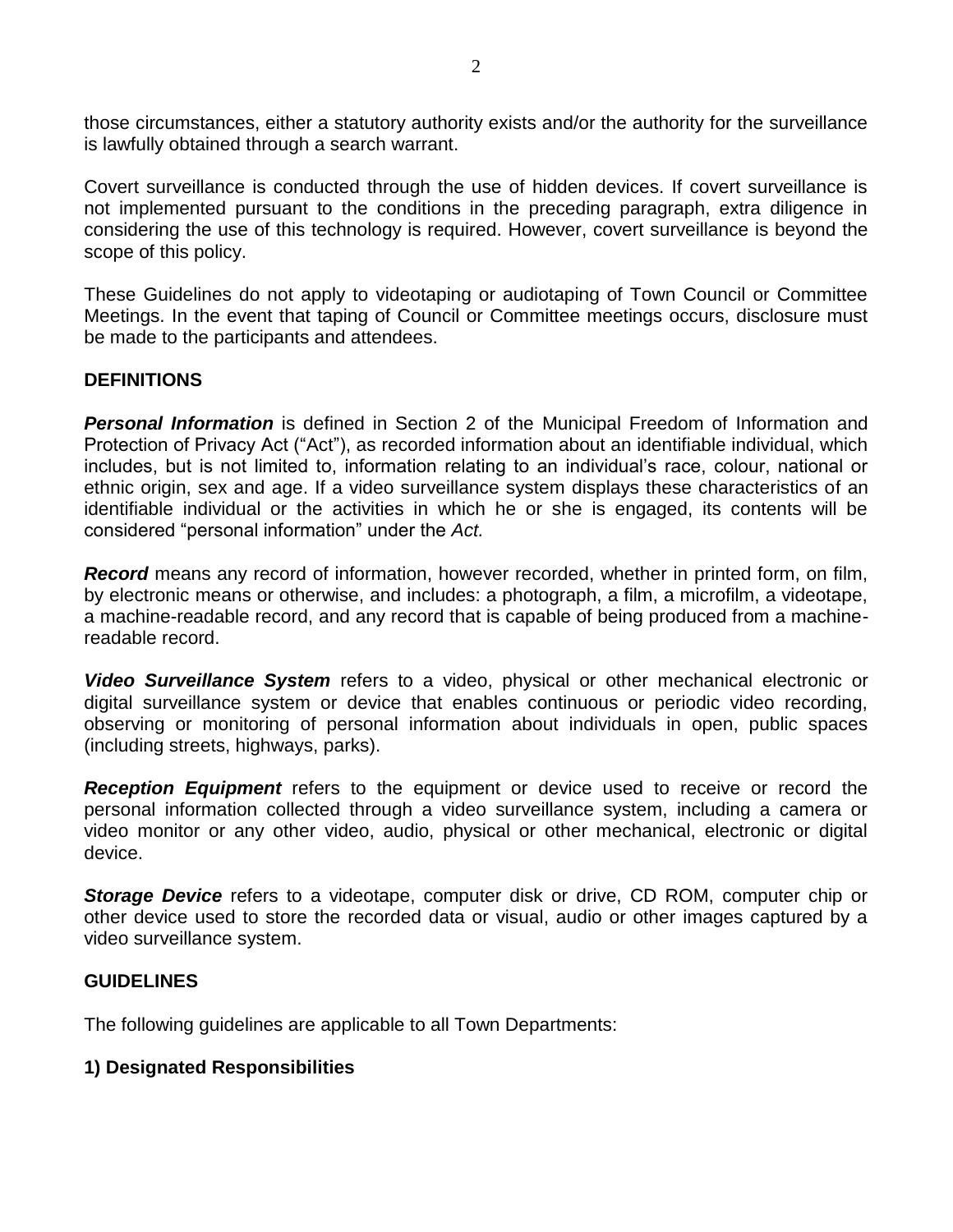The Chief Information Technology Officer or designate is responsible for the overall Corporate Video Security Surveillance Program.

The Department Head of each Department is responsible for ensuring the establishment of Departmental procedures of video surveillance equipment, in accordance with this policy. The Department Head or designate is responsible for the life-cycle management of authorized video security surveillance systems [specifications, equipment standards, installation, maintenance, replacement, disposal and related requirements (e.g. signage) including:

- a) Documenting the reason for implementation of a video surveillance system at the designated area.
- b) Maintaining a record of the locations of the reception equipment.
- c) Maintaining a list of personnel who are authorized to access and operate the system(s).
- d) Maintaining a record of the times when video surveillance will be in effect.
- e) Posting of a NOTICE OF COLLECTION OF PERSONAL INFORMATION (Refer to Section 4).
- f) Assigning a person responsible for the day-to-day operation of the system in accordance with the policy, procedures and direction/guidance that may be issued from time-to-time.

Town employees and service providers shall review and comply with the policy and the Act in performing their duties and functions related to the operation of the video surveillance system.

## **2) Considerations**

Prior to installation of video surveillance equipment, the Town Department must consider the following:

- a) The use of each video surveillance camera should be justified on the basis of security based on verifiable, specific reports of incidents of crime or significant safety concerns or for crime prevention. Video cameras should only be installed in identified public areas where video surveillance is a necessary and viable detection or deterrence activity.
- b) An assessment of the effects that the proposed video surveillance system may have on personal privacy should be conducted in an attempt to mitigate any adverse effects. Privacy intrusion should be minimized to that which is absolutely necessary to achieve its required, lawful goals.
- c) A requirement that any agreements between the Town and service providers state that the records dealt with or created while delivering a video surveillance program are under the Town 's control and subject to privacy legislation (MFIPPA).
- d) A requirement that employees and service providers (in the written agreement) review and comply with the policy and the Act in performing their duties and functions related to the operation of the video surveillance system.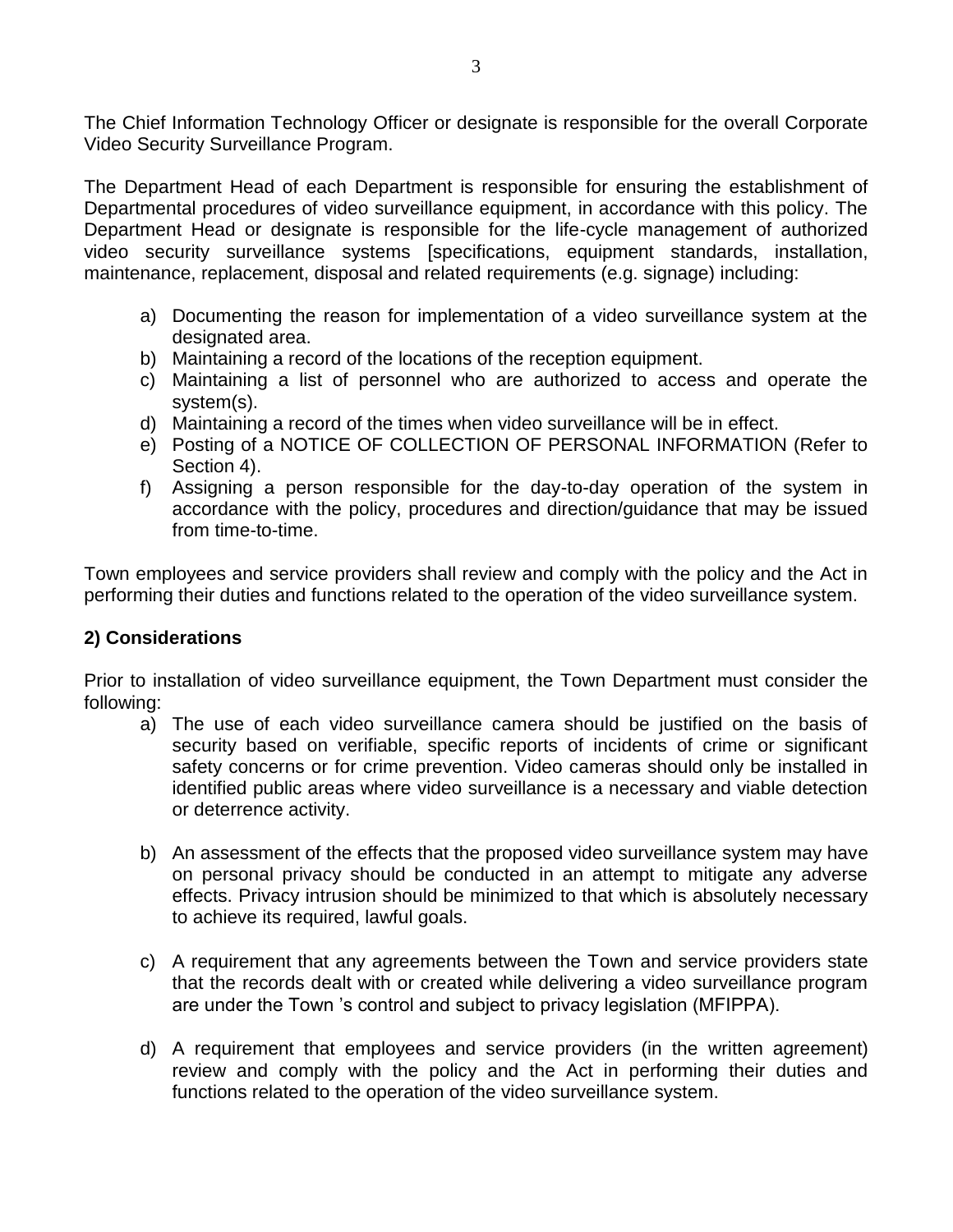### **3) Installation and Placement**

- a) Video surveillance equipment should never monitor the inside of areas where the public and employees have a higher expectation of privacy such as change rooms, washrooms or other similar areas where personal privacy and/or confidentiality is expected.
- b) Equipment should be installed in a strictly controlled access area. Only controlling personnel should have access to the access area and the equipment.
- c) Equipment should be installed in such a way that it only monitors those spaces that have been identified as requiring video surveillance.
- d) Adjustment of the camera position should be restricted, if possible, to ensure only designated areas are being monitored.
- e) Video surveillance should be restricted to periods when there is demonstrably a higher likelihood of crime being committed and detected in the area under surveillance. Video surveillance may occur on a continuous basis in areas where deemed necessary.

## **4) Notification**

The public should be notified of the existence of video surveillance equipment by clearly written signs prominently displayed at the entrances, exterior walls, interior of buildings and/or perimeter of the video surveillance areas.

Signage must satisfy the notification requirements under section 29(2) of the *Act,* which include:

- a) informing individuals of the legal authority for the collection of personal information;
- b) the principal purpose(s) for which the personal information is intended to be used; and
- c) the title, business address and telephone number of someone who can answer questions about the collection;

The following is suggested wording for use in building signage, based on a minimum requirement of the IPC:

#### *"THIS AREA IS MONITORED BY VIDEO SURVEILLANCE CAMERAS. Please direct inquires regarding the collection of personal information to the Town of Wasaga Beach, 30 Lewis Street, (705) 429-3844"*

### **5) Access, Use and Disclosure**

Information collected by way of video surveillance systems may only be used for the purposes of the stated rationale and objectives set out to protect public safety or to detect and deter criminal activity and vandalism. Information should not be retained or used for any other purposes.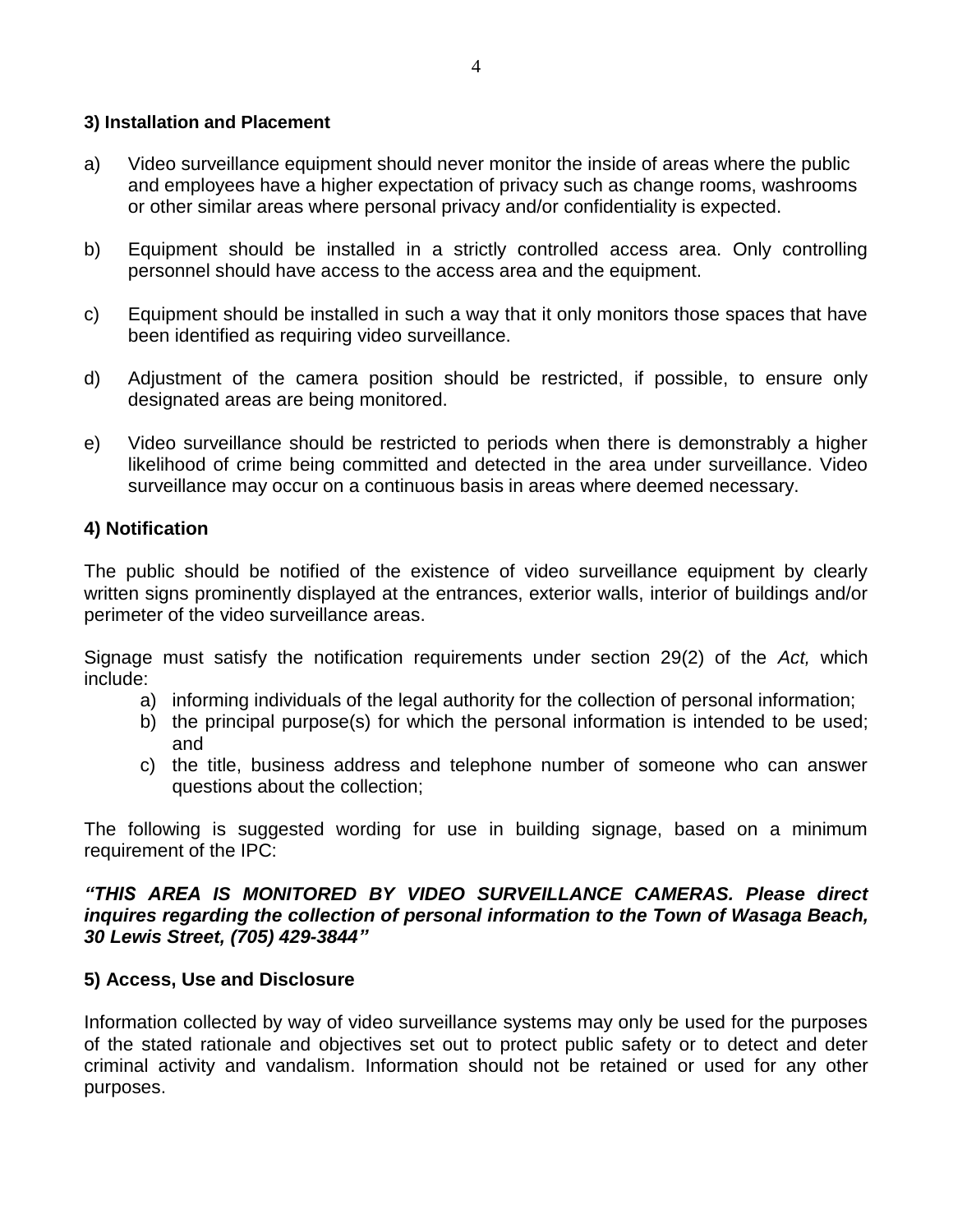- a) All tapes or other storage devices that are not in use should be dated, labeled and stored securely in a locked container located in a controlled access area.
- b) Access to the storage devices is limited to the Chief Information Technology Officer or designate. Logs should be kept of all instances of access to, and use of, recorded material to enable a proper audit trail. The personal information recorded by video surveillance is subject to access and privacy legislation. An individual whose personal information has been collected by a video surveillance system has a right of access under Section 36 of the Municipal Freedom of Information and Protection of Privacy Act. Access will depend upon whether an exemption applies and if exempt information can be reasonably severed from the record.
- c) Only the C.A.O., Town Solicitor, Town Prosecutor, Department Head or designate may review the information retrieved by the Chief Information Technology Officer. Circumstances, which would warrant review, will normally be limited to an incident that has been reported/observed or to investigate a potential crime and may involve the appropriate law enforcement personnel.

#### **6) Retention**

Unless otherwise established, the retention period for information that has not been viewed for law enforcement or public safety purposes shall be **three (3) days** for digital systems. Once the retention period is met, all tapes must be erased and reused or securely disposed of (shredded, burned or degaussed). The Town may use self-erasing, re-setting systems which are pre-set to a designated time period.

When recorded information has been viewed for law enforcement or public safety purposes, the retention period shall be a minimum of one (1) year from the date of viewing. However, this information may be retained for a period longer than one year if legal action or prosecution which relies on this evidence is ongoing.

The Town will store and retain storage devices required for evidentiary purposes according to standard procedures until the law enforcement authorities request them.

#### **DELEGATION AND DISPUTE**

The Chief Information Technology Officer and Town Clerk of the Corporation are delegated the responsibilities related to the processing of communications. Any dispute from the public regarding the provisions of this policy, shall be referred to the Chief Information Technology Officer, who in consultation with the Town Clerk and C.A.O. shall make a determination regarding the issue.

### **POLICY ADMINISTRATION AND REVIEW**

This policy shall be administered by the Chief Information Technology Officer and the Town Clerk.